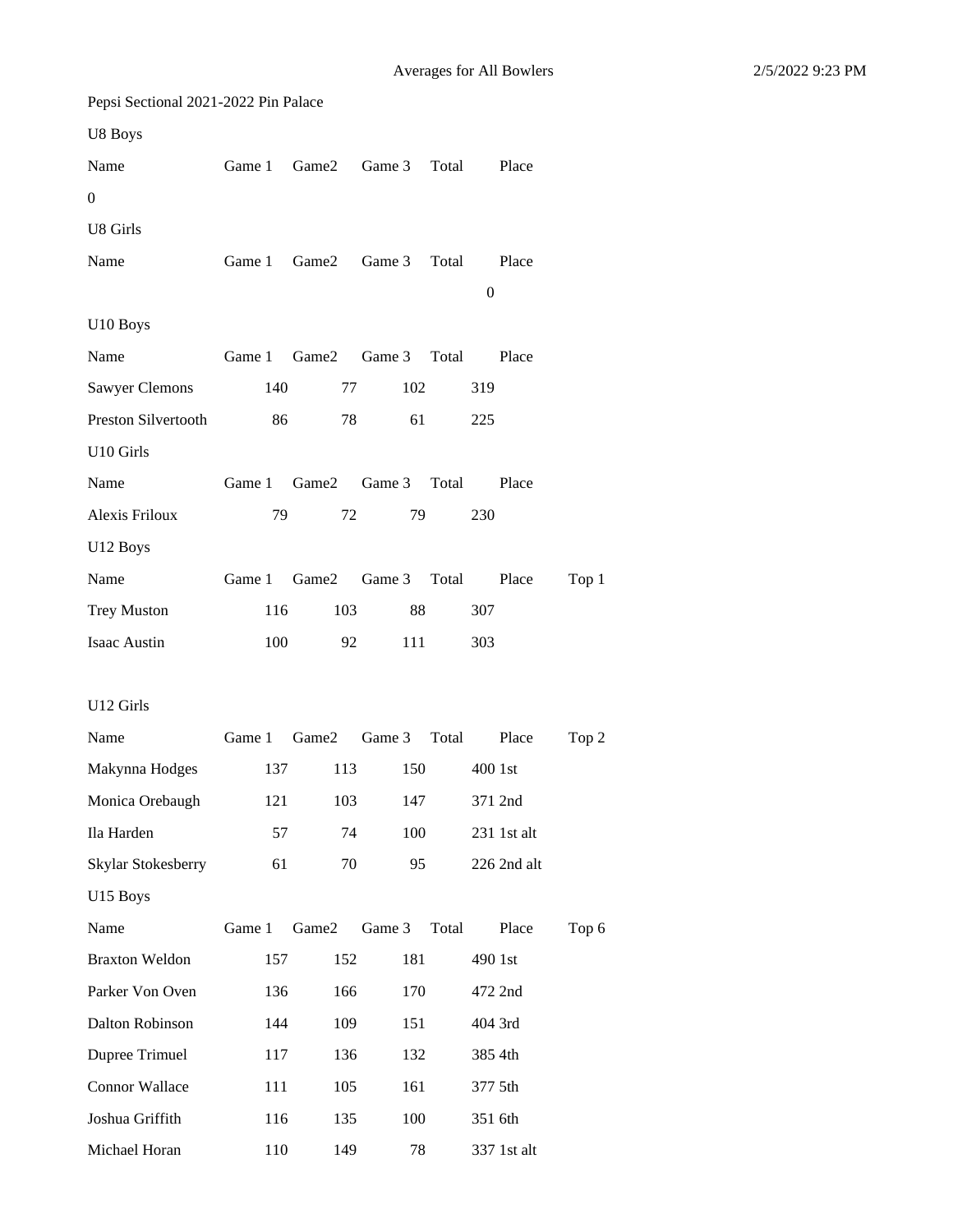| James C Cagle Jr                  | 107           | 119              | 105              |                          | 331 2nd alt |       |  |
|-----------------------------------|---------------|------------------|------------------|--------------------------|-------------|-------|--|
| Michael Friloux                   | 92            | 95               | 130              |                          | 317 3rd alt |       |  |
| Caleb Wells                       | 87            | 87               | 120              | 294                      |             |       |  |
| Ferris Flohr                      | 122           | 80               | 92               | 294                      |             |       |  |
| <b>Baylor Foss</b>                | 98            | 103              | $80\,$           | 281                      |             |       |  |
| U15 Girls                         |               |                  |                  |                          |             |       |  |
| Name                              | Game 1        | Game2            | Game 3           | Total                    | Place       | Top 2 |  |
| Ali Smith                         | 133           | 132              | 116              | 381 1st                  |             |       |  |
| Kristen Stokesberry               | 137           | 91               | 133              |                          | 361 2nd     |       |  |
| Kaytlyn Butcher                   | 112           | 116              | 104              |                          | 332 1st alt |       |  |
| U18 Boys                          |               |                  |                  |                          |             |       |  |
| Name                              | Game 1        | Game2            | Game 3           | Total                    | Place       | Top 8 |  |
| Nicholas Delgado                  | 209           | 177              | 157              | 543 1st                  |             |       |  |
|                                   |               |                  |                  |                          |             |       |  |
|                                   |               |                  |                  | Averages for All Bowlers |             |       |  |
| Gradison Johnson                  | 141           | 166              | 210              |                          | 517 2nd     |       |  |
| Alfonso Carrington III            | 198           | 202              | 114              |                          | 514 3rd     |       |  |
| Jesse Johnson                     | 158           | 150              | 202              | 510 4th                  |             |       |  |
| Dalton Tolgo                      | 147           | 157              | 191              | 495 5th                  |             |       |  |
| Carter Coan                       | 127           | $207\,$          | 157              | 491 6th                  |             |       |  |
| <b>Mason Harkins</b>              | 168           | 137              | 181              | 4867th                   |             |       |  |
| Kyle Blake                        | 123           | 188              | 143              | 454 8th                  |             |       |  |
| Zachary Yuhasz                    | 140           | 166              | 145              |                          | 451 1st alt |       |  |
| Josiah Booker                     | 134           | 135              | 138              |                          | 407 2nd alt |       |  |
| Justin Fuller                     | 95            | 139              | 171              |                          | 405 3rd alt |       |  |
| Jackson Foss                      | 147           | 138              | 118              |                          | 403 4th alt |       |  |
| Hayden Ashburn                    | 119           | 131              | 147              |                          | 397 5th alt |       |  |
| Dylan Chastain                    | 121           | 147              | 126              |                          | 394 6th alt |       |  |
| Aiden Wells                       | 126           | 124              | 93               |                          | 343 7th alt |       |  |
| Vaden Wallace                     | 113           | 88               | 75               |                          | 276 8th alt |       |  |
| Javon Jennings                    | 87            | $\boldsymbol{0}$ | $\boldsymbol{0}$ | 87                       |             |       |  |
| U18 Girls<br>Name<br>Jasmine Hall | Game 1<br>145 | Game2<br>157     | Game 3<br>198    | Total<br>500 1st         | Place       | Top 4 |  |
| <b>Emily Lindsey</b>              | 177           | 162              | 161              | $500\;1\rm st$           |             |       |  |